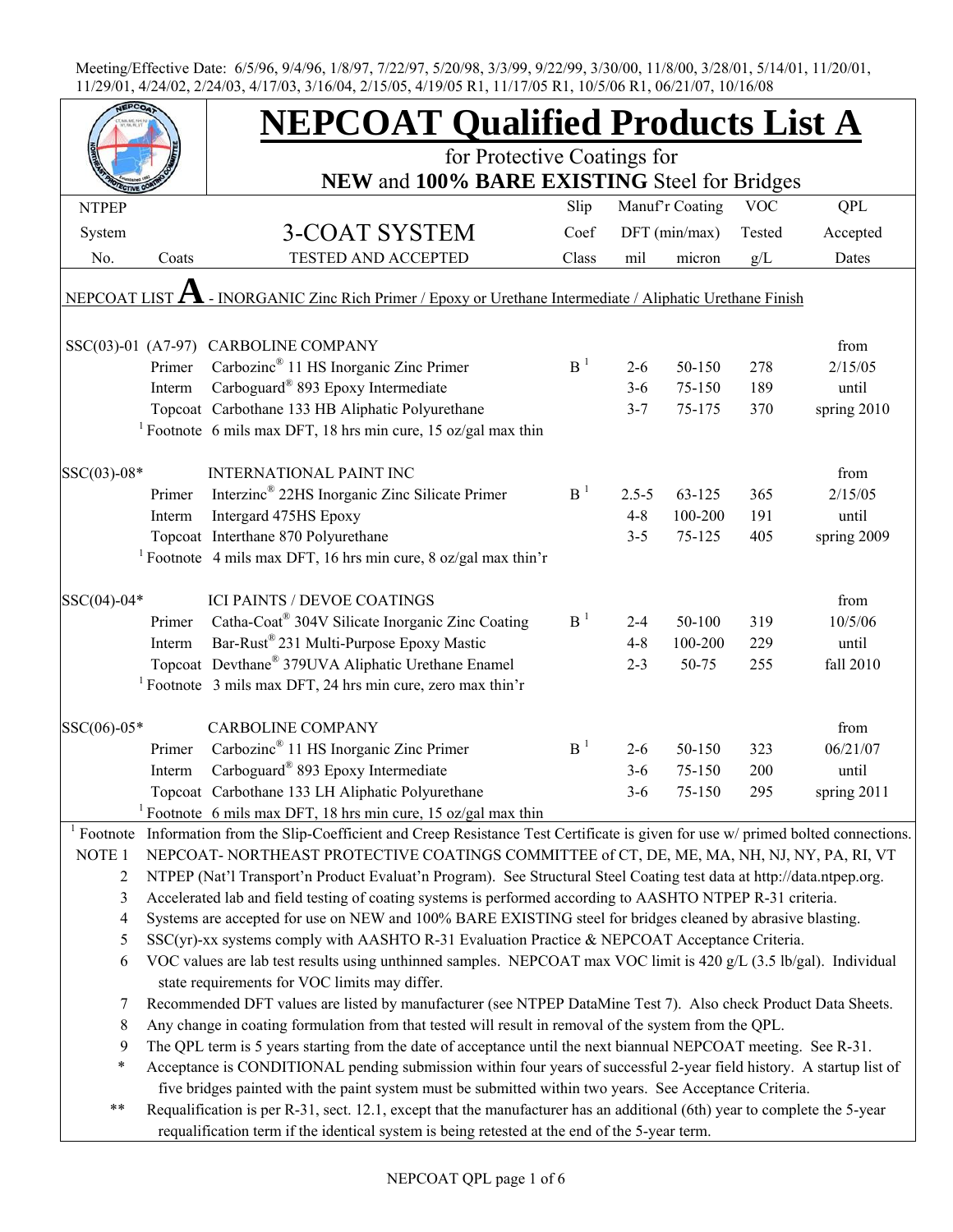|                         |        | <b>NEPCOAT Qualified Products List B</b>                                                                                                                                                                                        |                |          |                 |            |                    |
|-------------------------|--------|---------------------------------------------------------------------------------------------------------------------------------------------------------------------------------------------------------------------------------|----------------|----------|-----------------|------------|--------------------|
|                         |        | for Protective Coatings for                                                                                                                                                                                                     |                |          |                 |            |                    |
| <b>NTPEP</b>            |        | NEW and 100% BARE EXISTING Steel for Bridges                                                                                                                                                                                    | Slip           |          | Manuf'r Coating | <b>VOC</b> | <b>QPL</b>         |
|                         |        |                                                                                                                                                                                                                                 |                |          |                 |            |                    |
| System                  |        | 3-COAT SYSTEM                                                                                                                                                                                                                   | Coef           |          | DFT (min/max)   | Tested     | Accepted           |
| No.                     | Coats  | TESTED AND ACCEPTED                                                                                                                                                                                                             | Class          | mil      | micron          | g/L        | Dates              |
| NEPCOAT LIST            |        | - ORGANIC Zinc Rich Primer / Epoxy or Urethane Intermediate / Aliphatic Urethane Finish                                                                                                                                         |                |          |                 |            |                    |
|                         |        | SSC(03)-02 (B7-97) CARBOLINE COMPANY                                                                                                                                                                                            |                |          |                 |            | from               |
|                         | Primer | Carbozinc® 859 Organic Zinc Rich Epoxy Primer                                                                                                                                                                                   | B <sup>1</sup> | $3 - 10$ | 75-225          | 326        | 2/15/05            |
|                         | Interm | Carboguard® 888 Epoxy Polyamide                                                                                                                                                                                                 |                | $3 - 10$ | 75-225          | 331        | until              |
|                         |        | Topcoat Carbothane 133 HB Aliphatic Polyurethane                                                                                                                                                                                |                | $3 - 7$  | 75-175          | 370        | spring 2010        |
|                         |        | <sup>1</sup> Footnote 6 mils max DFT, 4 days min cure, $10\%$ vol max thin                                                                                                                                                      |                |          |                 |            |                    |
| SSC(03)-05*             |        | AMERON INTERNATIONAL                                                                                                                                                                                                            |                |          |                 |            | from               |
|                         | Primer | Amercoat <sup>®</sup> 68HS Zinc Rich Epoxy Primer                                                                                                                                                                               | $A^1$          | $1 - 3$  | $25 - 75$       | 240        | 11/17/05           |
|                         | Interm | Amercoat <sup>®</sup> 399 Fast Drying Epoxy                                                                                                                                                                                     |                | $4 - 8$  | 100-200         | 182        | until mtg.         |
|                         |        | Topcoat Amercoat® 450H Gloss Aliphatic Polyurethane                                                                                                                                                                             |                | $2 - 3$  | 50-75           | 303        | fall 2009          |
|                         |        | <sup>1</sup> Footnote Slip coefficient does not meet Class B requirements                                                                                                                                                       |                |          |                 |            |                    |
| $SSC(03)-11*$           |        | PPG INDUSTRIES                                                                                                                                                                                                                  |                |          |                 |            | from               |
|                         | Primer | Aquapon <sup>®</sup> 97-670 Zinc Rich Primer ABC                                                                                                                                                                                | B <sup>1</sup> | $3 - 4$  | 76-102          | 383        | 2/15/05            |
|                         | Interm | Pitt-Guard® 97-946 All Weather DT Rust Epoxy                                                                                                                                                                                    |                | $4 - 7$  | 102-178         | 241        | until              |
|                         |        | Topcoat Pitthane® 95-8800 HB Urethane Enamel                                                                                                                                                                                    |                | $2 - 5$  | 51-127          | 267        | spring 2009        |
|                         |        | <sup>1</sup> Footnote 4 mils max DFT, 24 hrs min cure                                                                                                                                                                           |                |          |                 |            |                    |
| SSC(03)-12*             |        | <b>INTERNATIONAL PAINT INC</b>                                                                                                                                                                                                  |                |          |                 |            | from               |
|                         | Primer | Interzinc <sup>®</sup> 52 Epoxy Zinc Rich                                                                                                                                                                                       | Ø              | $2 - 3$  | 50-75           | 364        | 2/15/05            |
|                         | Interm | Intergard 475HS Epoxy                                                                                                                                                                                                           | (not           | $4 - 8$  | 100-200         | 191        | until              |
|                         |        | Topcoat Interfine <sup>®</sup> 979 Polysiloxane                                                                                                                                                                                 | tested)        | $3-6$    | 75-150          | 206        | spring 2009        |
|                         |        | Ø Footnote The test was not performed.                                                                                                                                                                                          |                |          |                 |            |                    |
| (continues)             |        | (List B continues)                                                                                                                                                                                                              |                |          |                 |            | (List B continues) |
| <sup>1</sup> Footnote   |        | Information from the Slip-Coefficient and Creep Resistance Test Certificate is given for use w/ primed bolted connections.                                                                                                      |                |          |                 |            |                    |
| NOTE 1                  |        | NEPCOAT-NORTHEAST PROTECTIVE COATINGS COMMITTEE of CT, DE, ME, MA, NH, NJ, NY, PA, RI, VT                                                                                                                                       |                |          |                 |            |                    |
| $\sqrt{2}$              |        | NTPEP (Nat'l Transport'n Product Evaluat'n Program). See Structural Steel Coating test data at http://data.ntpep.org.                                                                                                           |                |          |                 |            |                    |
| $\mathfrak{Z}$          |        | Accelerated lab and field testing of coating systems is performed according to AASHTO NTPEP R-31 criteria.                                                                                                                      |                |          |                 |            |                    |
| $\overline{\mathbf{4}}$ |        | Systems are accepted for use on NEW and 100% BARE EXISTING steel for bridges cleaned by abrasive blasting.                                                                                                                      |                |          |                 |            |                    |
| 5                       |        | SSC(yr)-xx systems comply with AASHTO R-31 Evaluation Practice & NEPCOAT Acceptance Criteria.                                                                                                                                   |                |          |                 |            |                    |
| 6                       |        | VOC values are lab test results using unthinned samples. NEPCOAT max VOC limit is 420 g/L (3.5 lb/gal). Individual                                                                                                              |                |          |                 |            |                    |
|                         |        | state requirements for VOC limits may differ.                                                                                                                                                                                   |                |          |                 |            |                    |
| 7                       |        | Recommended DFT values are listed by manufacturer (see NTPEP DataMine Test 7). Also check Product Data Sheets.                                                                                                                  |                |          |                 |            |                    |
| $8\,$                   |        | Any change in coating formulation from that tested will result in removal of the system from the QPL.                                                                                                                           |                |          |                 |            |                    |
| $\boldsymbol{9}$        |        | The QPL term is 5 years starting from the date of acceptance until the next biannual NEPCOAT meeting. See R-31.                                                                                                                 |                |          |                 |            |                    |
| $\ast$                  |        | Acceptance is CONDITIONAL pending submission within four years of successful 2-year field history. A startup list of<br>five bridges painted with the paint system must be submitted within two years. See Acceptance Criteria. |                |          |                 |            |                    |
| $***$                   |        | Requalification is per R-31, sect. 12.1, except that the manufacturer has an additional (6th) year to complete the 5-year                                                                                                       |                |          |                 |            |                    |
|                         |        | requalification term if the identical system is being retested at the end of the 5-year term.                                                                                                                                   |                |          |                 |            |                    |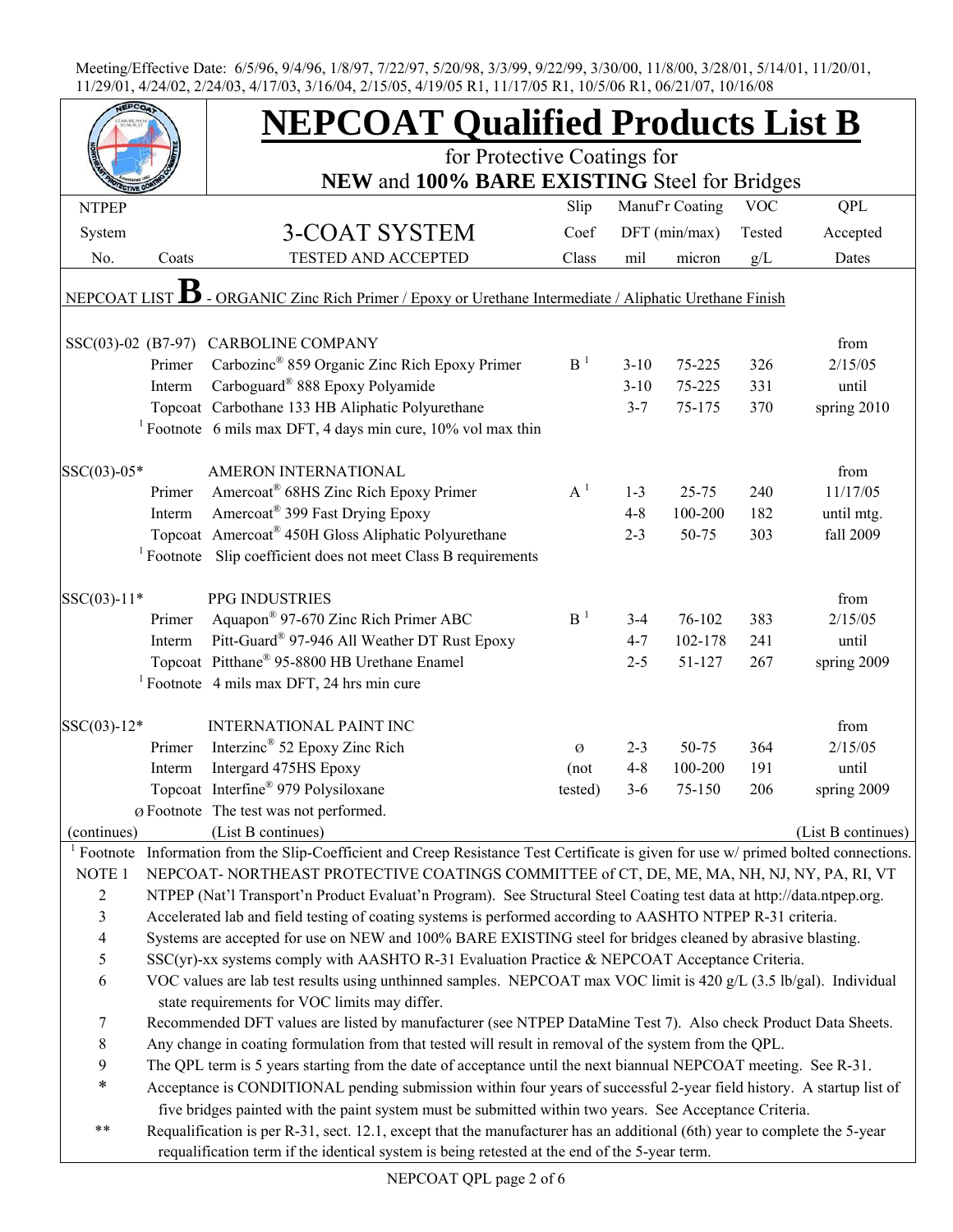|                    |              | <b>NEPCOAT Qualified Products List B</b>                                                                                                                                                                       |                |          |                 |            |            |  |  |  |
|--------------------|--------------|----------------------------------------------------------------------------------------------------------------------------------------------------------------------------------------------------------------|----------------|----------|-----------------|------------|------------|--|--|--|
|                    |              | for Protective Coatings for<br>NEW and 100% BARE EXISTING Steel for Bridges                                                                                                                                    |                |          |                 |            |            |  |  |  |
|                    |              |                                                                                                                                                                                                                |                |          |                 |            |            |  |  |  |
| <b>NTPEP</b>       |              |                                                                                                                                                                                                                | Slip           |          | Manuf'r Coating | <b>VOC</b> | QPL        |  |  |  |
| System             |              | <b>3-COAT SYSTEM</b>                                                                                                                                                                                           | Coef           |          | $DFT$ (min/max) | Tested     | Accepted   |  |  |  |
| No.                | Coats        | TESTED AND ACCEPTED                                                                                                                                                                                            | Class          | mil      | micron          | g/L        | Dates      |  |  |  |
| <b>NEPCOAT LIS</b> |              | - ORGANIC Zinc Rich Primer / Epoxy or Urethane Intermediate / Aliphatic Urethane Finish                                                                                                                        |                |          |                 |            |            |  |  |  |
| SSC(04)-02*        |              | <b>CARBOLINE COMPANY</b>                                                                                                                                                                                       |                |          |                 |            | from       |  |  |  |
|                    | Primer       | Carbozinc <sup>®</sup> 859 Organic Zinc Rich Epoxy Primer                                                                                                                                                      | B <sup>1</sup> | $3 - 10$ | 75-250          | 327        | 11/17/05   |  |  |  |
|                    | Interm       | Carboguard <sup>®</sup> 888 Epoxy Polyamide                                                                                                                                                                    |                | $3 - 8$  | 75-200          | 320        | until mtg. |  |  |  |
|                    |              | Topcoat Carbothane 133 LH Aliphatic Polyurethane                                                                                                                                                               |                | $3 - 6$  | 75-150          | 311        | fall 2009  |  |  |  |
|                    |              | <sup>1</sup> Footnote 6 mils max DFT, 4 days min cure, $10\%$ vol max thin                                                                                                                                     |                |          |                 |            |            |  |  |  |
| $SSC(04)-03$       |              | SHERWIN WILLIAMS COMPANY                                                                                                                                                                                       |                |          |                 |            | from       |  |  |  |
|                    | Primer       | Zinc Clad® III HS Organic Zinc Rich Epoxy Primer                                                                                                                                                               | B <sup>1</sup> | $3 - 5$  | 75-125          | 330        | 11/17/05   |  |  |  |
|                    | Interm       | Macropoxy <sup>®</sup> 646 Fast Cure Epoxy                                                                                                                                                                     |                | $5 - 10$ | 125-250         | 191        | until mtg. |  |  |  |
|                    |              | Topcoat Acrolon™ 218 HS Acrylic Polyurethane                                                                                                                                                                   |                | $3 - 6$  | 75-150          | 280        | fall 2010  |  |  |  |
|                    |              | <sup>1</sup> Footnote 5 mils max DFT, 7 days min cure, zero thinner                                                                                                                                            |                |          |                 |            |            |  |  |  |
| $SSC(05) - 02*$    |              | <b>MAB PAINTS</b>                                                                                                                                                                                              |                |          |                 |            | from       |  |  |  |
|                    | Primer       | Ply-Tile Epoxy Organic Zinc Rich Primer                                                                                                                                                                        |                | $3 - 5$  | 75-125          | 404        | 10/5/06    |  |  |  |
|                    | Interm       | Ply-Mastic 650 HB Epoxy Coating                                                                                                                                                                                |                | $4 - 6$  | 100-150         | 270        | until      |  |  |  |
|                    |              | Topcoat Ply-Thane 890 HS Aliphatic Acrylic Urethane                                                                                                                                                            |                | $2 - 4$  | 50-100          | 256        | fall 2010  |  |  |  |
|                    | $1$ Footnote | Slip coefficient is under retest                                                                                                                                                                               |                |          |                 |            |            |  |  |  |
|                    |              |                                                                                                                                                                                                                |                |          |                 |            |            |  |  |  |
|                    |              | Footnote Information from the Slip-Coefficient and Creep Resistance Test Certificate is given for use w/ primed bolted connections.                                                                            |                |          |                 |            |            |  |  |  |
| NOTE 1             |              | NEPCOAT-NORTHEAST PROTECTIVE COATINGS COMMITTEE of CT, DE, ME, MA, NH, NJ, NY, PA, RI, VT                                                                                                                      |                |          |                 |            |            |  |  |  |
| $\overline{c}$     |              | NTPEP (Nat'l Transport'n Product Evaluat'n Program). See Structural Steel Coating test data at http://data.ntpep.org.                                                                                          |                |          |                 |            |            |  |  |  |
| 3<br>4             |              | Accelerated lab and field testing of coating systems is performed according to AASHTO NTPEP R-31 criteria.                                                                                                     |                |          |                 |            |            |  |  |  |
|                    |              | Systems are accepted for use on NEW and 100% BARE EXISTING steel for bridges cleaned by abrasive blasting.<br>$SSC(yr)$ -xx systems comply with AASHTO R-31 Evaluation Practice & NEPCOAT Acceptance Criteria. |                |          |                 |            |            |  |  |  |
| 5                  |              |                                                                                                                                                                                                                |                |          |                 |            |            |  |  |  |
| 6                  |              | VOC values are lab test results using unthinned samples. NEPCOAT max VOC limit is 420 g/L (3.5 lb/gal). Individual<br>state requirements for VOC limits may differ.                                            |                |          |                 |            |            |  |  |  |
| 7                  |              | Recommended DFT values are listed by manufacturer (see NTPEP DataMine Test 7). Also check Product Data Sheets.                                                                                                 |                |          |                 |            |            |  |  |  |
| 8                  |              | Any change in coating formulation from that tested will result in removal of the system from the QPL.                                                                                                          |                |          |                 |            |            |  |  |  |
| 9                  |              | The QPL term is 5 years starting from the date of acceptance until the next biannual NEPCOAT meeting. See R-31.                                                                                                |                |          |                 |            |            |  |  |  |
| $\ast$             |              | Acceptance is CONDITIONAL pending submission within four years of successful 2-year field history. A startup list of                                                                                           |                |          |                 |            |            |  |  |  |
|                    |              | five bridges painted with the paint system must be submitted within two years. See Acceptance Criteria.                                                                                                        |                |          |                 |            |            |  |  |  |
| $***$              |              | Requalification is per R-31, sect. 12.1, except that the manufacturer has an additional (6th) year to complete the 5-year                                                                                      |                |          |                 |            |            |  |  |  |
|                    |              | requalification term if the identical system is being retested at the end of the 5-year term.                                                                                                                  |                |          |                 |            |            |  |  |  |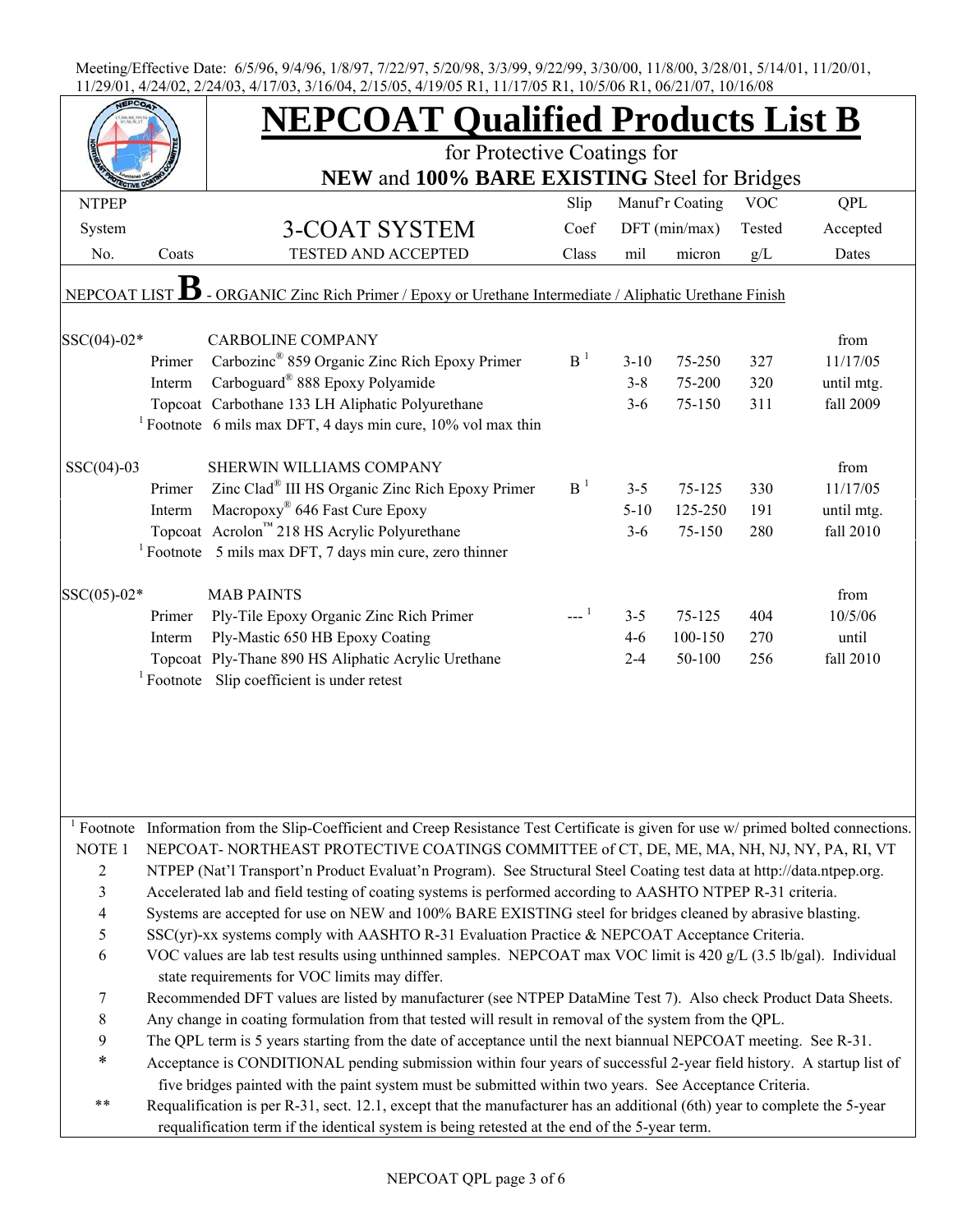|                   |                  | <b>NEPCOAT Qualified Products List C</b>                                                                                                                                                                                   |                |           |                 |            |                  |  |  |  |  |
|-------------------|------------------|----------------------------------------------------------------------------------------------------------------------------------------------------------------------------------------------------------------------------|----------------|-----------|-----------------|------------|------------------|--|--|--|--|
|                   |                  | for Protective Coatings for                                                                                                                                                                                                |                |           |                 |            |                  |  |  |  |  |
|                   |                  | NEW and 100% BARE EXISTING Steel for Bridges                                                                                                                                                                               |                |           |                 |            |                  |  |  |  |  |
| <b>NTPEP</b>      |                  |                                                                                                                                                                                                                            | Slip           |           | Manuf'r Coating | <b>VOC</b> | <b>QPL</b>       |  |  |  |  |
| System            |                  | 2-COAT SYSTEM 10                                                                                                                                                                                                           | Coef           |           | DFT (min/max)   | Tested     | Accepted         |  |  |  |  |
| No.               | Coats            | <b>TESTED AND ACCEPTED</b>                                                                                                                                                                                                 | Class          | mil       | micron          | g/L        | Dates            |  |  |  |  |
| NEPCOAT LIST      |                  | - ORGANIC Zinc Rich Primer / ----- / Topcoat                                                                                                                                                                               |                |           |                 |            |                  |  |  |  |  |
| SSC(02)-04*       |                  | SHERWIN WILLIAMS COMPANY                                                                                                                                                                                                   |                |           |                 |            | from             |  |  |  |  |
|                   | Primer<br>Interm | Corothane <sup>®</sup> I Galvapac One Pack Zinc Primer                                                                                                                                                                     | B <sup>1</sup> | $3.5 - 4$ | 90-100          | 298        | 4/19/05<br>until |  |  |  |  |
|                   |                  | Topcoat Fast Clad® Urethane                                                                                                                                                                                                |                | $6-9$     | 150-225         | 263        | spring 2009      |  |  |  |  |
|                   |                  | <sup>1</sup> Footnote 4 mils max DFT, 24 hrs min cure                                                                                                                                                                      |                |           |                 |            |                  |  |  |  |  |
|                   |                  |                                                                                                                                                                                                                            |                |           |                 |            |                  |  |  |  |  |
|                   |                  |                                                                                                                                                                                                                            |                |           |                 |            |                  |  |  |  |  |
|                   |                  |                                                                                                                                                                                                                            |                |           |                 |            |                  |  |  |  |  |
|                   |                  |                                                                                                                                                                                                                            |                |           |                 |            |                  |  |  |  |  |
|                   |                  |                                                                                                                                                                                                                            |                |           |                 |            |                  |  |  |  |  |
|                   |                  |                                                                                                                                                                                                                            |                |           |                 |            |                  |  |  |  |  |
|                   |                  |                                                                                                                                                                                                                            |                |           |                 |            |                  |  |  |  |  |
|                   |                  |                                                                                                                                                                                                                            |                |           |                 |            |                  |  |  |  |  |
|                   |                  |                                                                                                                                                                                                                            |                |           |                 |            |                  |  |  |  |  |
|                   |                  |                                                                                                                                                                                                                            |                |           |                 |            |                  |  |  |  |  |
|                   |                  |                                                                                                                                                                                                                            |                |           |                 |            |                  |  |  |  |  |
|                   |                  |                                                                                                                                                                                                                            |                |           |                 |            |                  |  |  |  |  |
|                   |                  |                                                                                                                                                                                                                            |                |           |                 |            |                  |  |  |  |  |
|                   |                  |                                                                                                                                                                                                                            |                |           |                 |            |                  |  |  |  |  |
|                   |                  |                                                                                                                                                                                                                            |                |           |                 |            |                  |  |  |  |  |
|                   |                  |                                                                                                                                                                                                                            |                |           |                 |            |                  |  |  |  |  |
|                   |                  | <sup>1</sup> Footnote Information from the Slip-Coefficient and Creep Resistance Test Certificate is given for use $w$ / primed bolted connections.                                                                        |                |           |                 |            |                  |  |  |  |  |
| NOTE <sub>1</sub> |                  | NEPCOAT-NORTHEAST PROTECTIVE COATINGS COMMITTEE of CT, DE, ME, MA, NH, NJ, NY, PA, RI, VT                                                                                                                                  |                |           |                 |            |                  |  |  |  |  |
| $\overline{c}$    |                  | NTPEP (Nat'l Transport'n Product Evaluat'n Program). See Structural Steel Coating test data at http://data.ntpep.org.                                                                                                      |                |           |                 |            |                  |  |  |  |  |
| $\mathfrak{Z}$    |                  | Accelerated lab and field testing of coating systems is performed according to AASHTO NTPEP R-31 criteria.                                                                                                                 |                |           |                 |            |                  |  |  |  |  |
| $\overline{4}$    |                  | Systems are accepted for use on NEW and 100% BARE EXISTING steel for bridges cleaned by abrasive blasting.                                                                                                                 |                |           |                 |            |                  |  |  |  |  |
| 5                 |                  | SSC(yr)-xx systems comply with AASHTO R-31 Evaluation Practice & NEPCOAT Acceptance Criteria.                                                                                                                              |                |           |                 |            |                  |  |  |  |  |
| $\sqrt{6}$        |                  | VOC values are lab test results using unthinned samples. NEPCOAT max VOC limit is 420 g/L (3.5 lb/gal). Individual<br>state requirements for VOC limits may differ.                                                        |                |           |                 |            |                  |  |  |  |  |
| 7                 |                  | Recommended DFT values are listed by manufacturer (see NTPEP DataMine Test 7). Also check Product Data Sheets.                                                                                                             |                |           |                 |            |                  |  |  |  |  |
| $8\,$             |                  | Any change in coating formulation from that tested will result in removal of the system from the QPL.                                                                                                                      |                |           |                 |            |                  |  |  |  |  |
| $\boldsymbol{9}$  |                  | The QPL term is 5 years starting from the date of acceptance until the next biannual NEPCOAT meeting. See R-31.                                                                                                            |                |           |                 |            |                  |  |  |  |  |
| $\ast$            |                  | Acceptance is CONDITIONAL pending submission within four years of successful 2-year field history. A startup list of                                                                                                       |                |           |                 |            |                  |  |  |  |  |
|                   |                  | five bridges painted with the paint system must be submitted within two years. See Acceptance Criteria.                                                                                                                    |                |           |                 |            |                  |  |  |  |  |
| $***$             |                  | Requalification is per R-31, sect. 12.1, except that the manufacturer has an additional (6th) year to complete the 5-year<br>requalification term if the identical system is being retested at the end of the 5-year term. |                |           |                 |            |                  |  |  |  |  |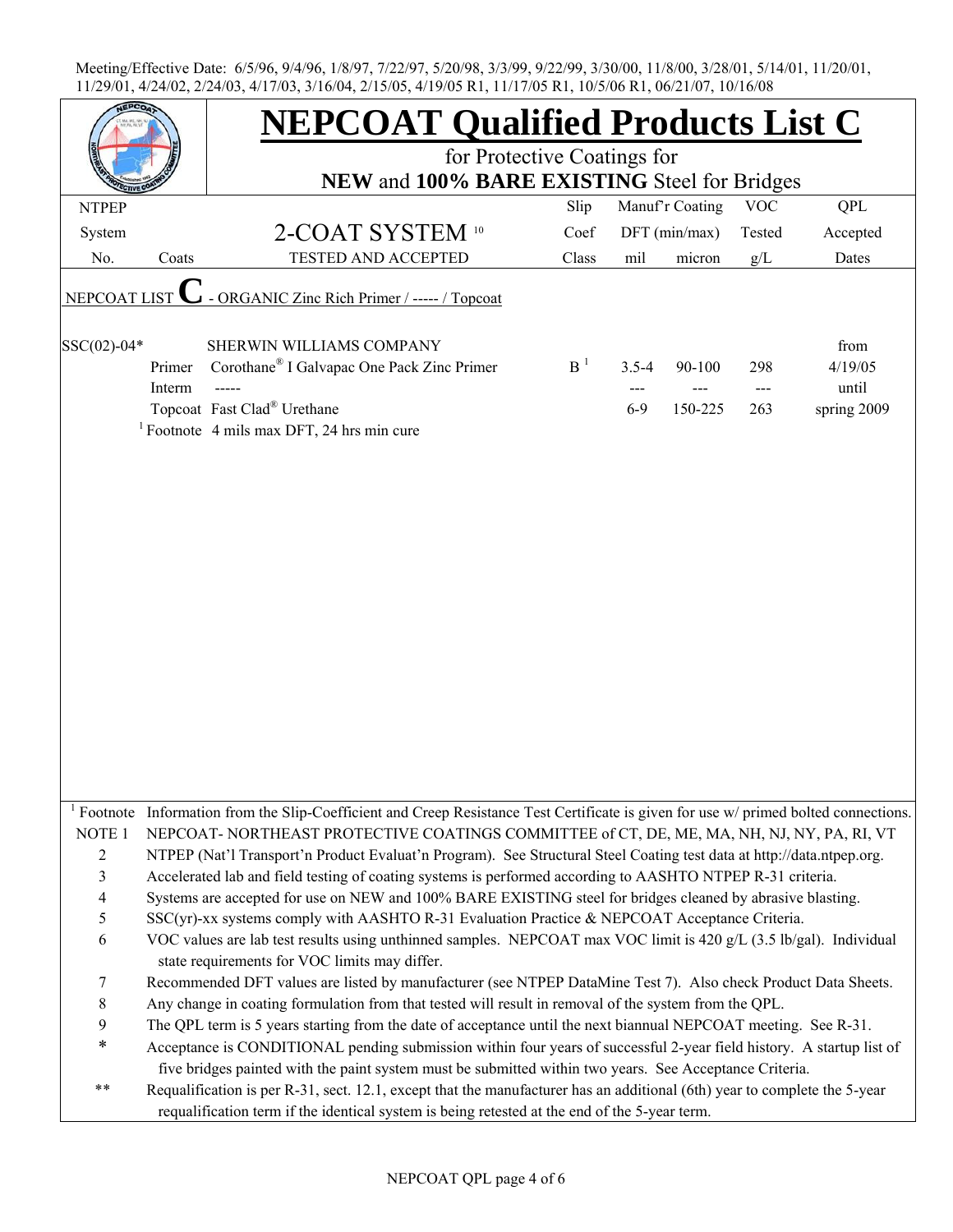

# **NEPCOAT Acceptance Criteria List A, B, C**

for Protective Coatings for **NEW** and **100% BARE EXISTING** Steel for Bridges

## AASHTO R31-Testing Standard & NEPCOAT Acceptance Criteria (3/16/04, 2/15/05, 10/16/08)

## **TEST NO. 1 - SLIP COEFFICIENT**

| Primer | Acceptance criteria (min.)              |
|--------|-----------------------------------------|
| IOZ    | Slip coefficient 0.5 (Class B) required |
| OZ.    | Report results only                     |

#### **TEST NO. 2 - SALT FOG RESISTANCE (ASTM B117)**

| Delamination      | Acceptance criteria: no delamination allowed |       |                                                                |                |                     |  |              |                       |
|-------------------|----------------------------------------------|-------|----------------------------------------------------------------|----------------|---------------------|--|--------------|-----------------------|
| Rust / Blistering | Acceptance criteria (max.):                  |       |                                                                |                |                     |  |              |                       |
|                   |                                              |       | //------------------- RUST CRITERIA ----------------//         |                |                     |  |              | -- BLISTER CRITERIA-- |
| Primer            | System                                       | @ Hrs | $\frac{\text{max creep}}{\text{ave creep}}$ % length in scribe |                |                     |  | $\omega$ Hrs | Convers'n $#$         |
| IOZ               | $P-I-T$                                      | 5000  | $4 \text{ mm}$                                                 | $2 \text{ mm}$ | not req'd not req'd |  | 4000         |                       |
| OZ                | $P-I-T$                                      | 5000  | $4 \text{ mm}$                                                 | $2 \text{ mm}$ | not req'd not req'd |  | 4000         |                       |

## **TEST NO. 3 - CYCLIC WEATHERING RESISTANCE (ASTM D5894)**

| Delamination             | Acceptance criteria: no delamination allowed            |              |                     |                |                      |  |              |                       |
|--------------------------|---------------------------------------------------------|--------------|---------------------|----------------|----------------------|--|--------------|-----------------------|
| Rust / Blistering        | Acceptance criteria (max.):                             |              |                     |                |                      |  |              |                       |
|                          | //-------------------- RUST CRITERIA ----------------// |              |                     |                |                      |  |              | -- BLISTER CRITERIA-- |
| Primer                   | <b>System</b>                                           | $\omega$ Hrs | max creep ave creep |                | $% length$ in scribe |  | $\omega$ Hrs | Convers'n $#$         |
| IOZ                      | $P-I-T$                                                 | 5040         | $4 \text{ mm}$      | $2 \text{ mm}$ | not req'd not req'd  |  | 4032         | 9                     |
| 0Z                       | $P-I-T$                                                 | 5040         | $8 \text{ mm}$      | $4 \text{ mm}$ | not req'd not req'd  |  | 4032         | 8                     |
| GLOSS value              | Acceptance criteria:                                    |              | Report results only |                |                      |  |              |                       |
| GLOSS % Retent'n         | Acceptance criteria:                                    |              | Report results only |                |                      |  |              |                       |
| COLOR Change, $\Delta e$ | Acceptance criteria:                                    |              | Report results only |                |                      |  |              |                       |

## **TEST NO. 4 - ABRASION RESISTANCE (ASTM D4060)**

| Weight Loss | Acceptance criteria: | Report results only |
|-------------|----------------------|---------------------|
| Wear Index  | Acceptance criteria: | Report results only |

#### **TEST NO. 5 - ADHESION (ASTM D4541)**

| Pull-Off Strength | Acceptance criteria (min.) for both primer and PIT panels: |
|-------------------|------------------------------------------------------------|
| IOZ.              | 2.4 MPa $(350 \text{ psi})$                                |
| OZ.               | 4.1 MPa $(600 \text{ psi})$                                |

# **TEST NO. 6 - FREEZE THAW STABILITY**

Pull-Off Strength Acceptance criteria: achieve min. Test 5 req'd PIT adhesion results and fall within 60% of Test 5 values

### **TEST NO. 7 - COATING IDENTIFICATION TESTS**

| <b>VOC</b>         |                                  | Acceptance criteria: Max. 420 g/L $(3.5 \text{ lb/gal})$ . Individual state requirements may differ. |
|--------------------|----------------------------------|------------------------------------------------------------------------------------------------------|
| Coating properties | Acceptance criteria: Report only |                                                                                                      |
| Coating thickness  |                                  | Acceptance criteria: A 2-coat system shall be tested and applied at min. total 9 mils DFT.           |

(continued)